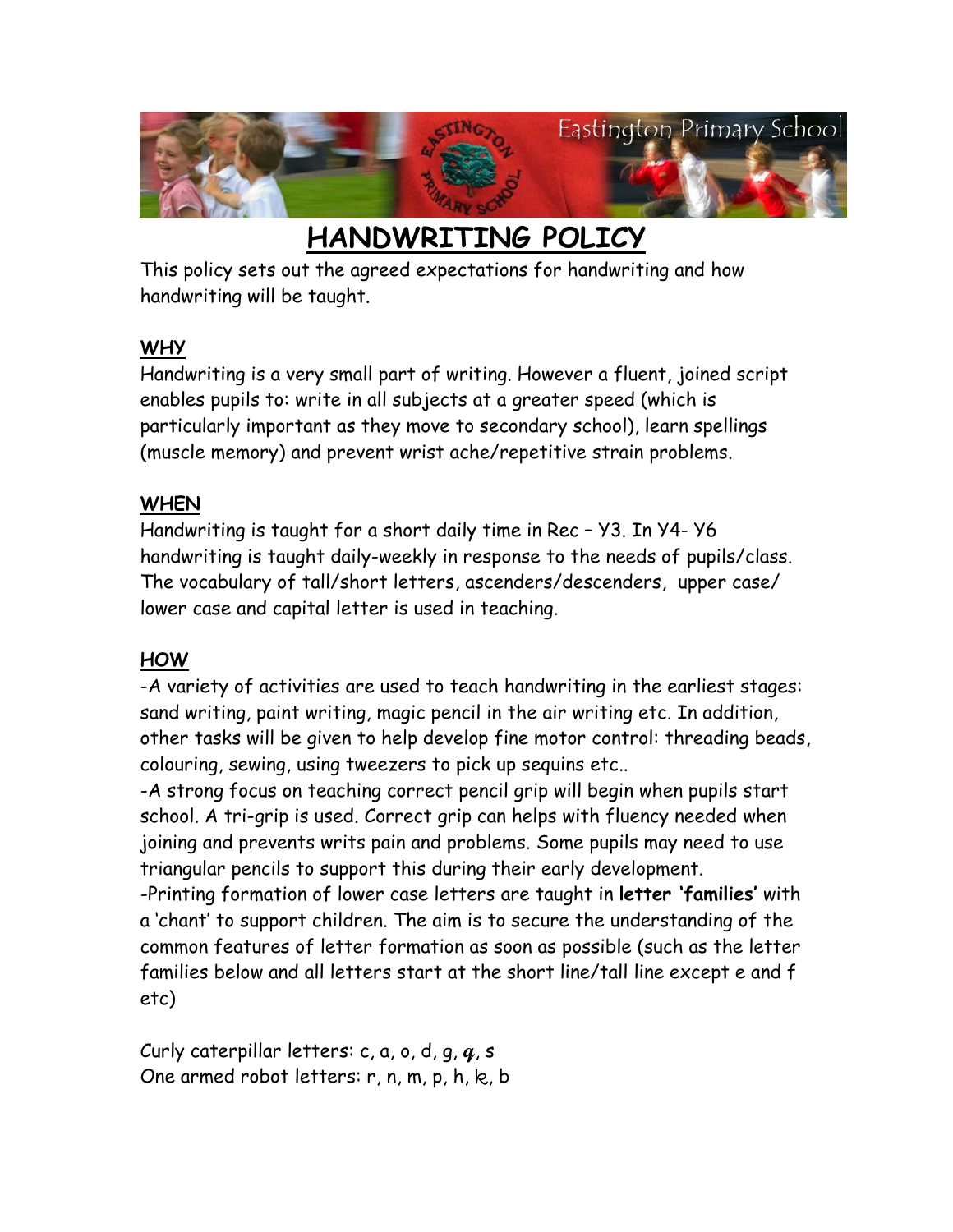Long leg letters: I, t, u, i, j, y Zig-zag letters: v, w, z, x Odd bods:  $\dot{J}$ , e

-During handwriting lessons pupils will be encouraged to assess their own work in simple ways: circling their best 'g'/horizontal join/word after completing a line of handwriting, using a ruler to identify inconsistent letter size across the line etc.. This encourages pupils to take ownership of their learning and undertake further practise in their 'problem areas'.

-Correct formation can be reinforced by apps such as 'Hairy Letters'. -Teachers/TAs model printed/joined handwriting, in line with this policy, when writing on the board/creating displays etc.. In addition our handwriting style will be used on handwritten worksheets.

-Pupils will be expected to use what they have been taught in handwriting lessons in their independent work/other subjects – independent use is the key.

-Rubbers will not be used in handwriting lessons. Mistakes are important to learn from and inform the teacher of problem letters/joins which need further work. In addition, over use of rubbers reduces the time a child is practising handwriting.

-Pupils need to learn to 'visualise' the tall/short letter horizontal lines to enable them to write on normal paper. Lines will be used for writing to support understanding of where letters are placed in relation to lines in KS1 when learning. Some children with SEND needs in KS2 may use these guide lines for practising too.

-Pen licences will be awarded to children in KS2 when they develop clearly formed/joined handwriting. All pupils in Y6 write in pen part way through the year in T6 in preparation for secondary school.

#### **INCLUSION**

-Handwriting skills are progressive. Although there are expectations for year groups, work for pupils will be differentiated so they reflect the next steps of learning no matter the age of pupil.

-Some pupils will be offered different materials to support handwriting such as triangle pencils/grips/sloped boards.

-Some pupils will receive focused intervention work to support handwriting.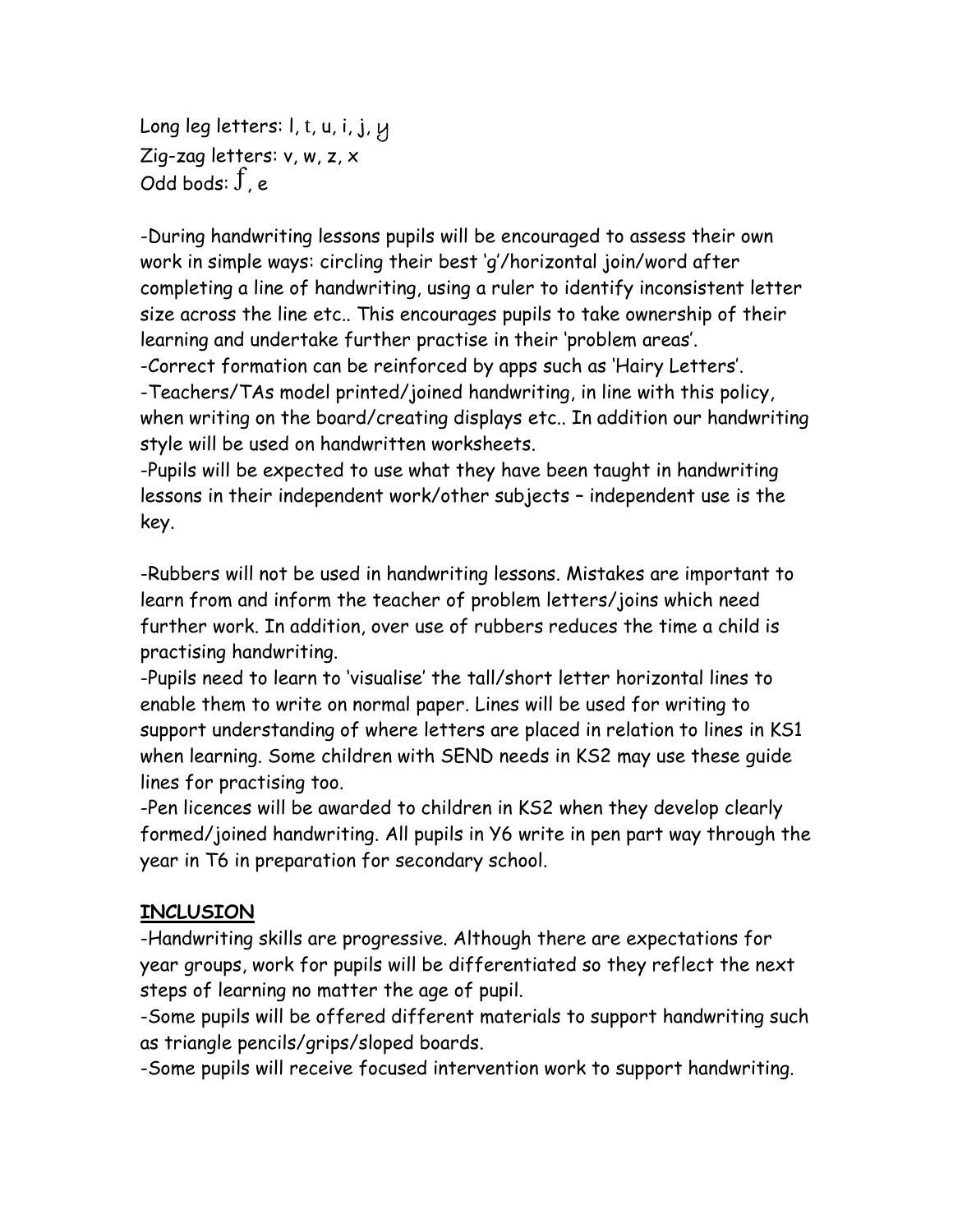-Left handed pupils (approximately 10% of the population) are supported by being encouraged to:

- Turn their paper to the right rather than the left
- Sit on the left hand side of a right handed child so they have enough space
- Position their keep the wrist straight and their hand below the writing line

### **EXPECTATIONS**:

By the end of Rec: (printed script)

-Pupils have correct pencil grip.

-Pupils use correct letter formation for the 26 lower case letters.

### By the end of Y1: (printed script)

-Pupils sit correctly at a table with correct pencil grip.

-Pupils understand which letters belong to which family and practise these (letters that are formed in similar ways).

-Pupils use correct letter formation for the 26 lower case letters.

-Pupils use correct letter formation for the 26 upper case letters.

-Pupils leave word spaces.

-Pupils use correct formation for numbers 0-9.

### By the end of Y2: (printed/joined script)

-Pupils orientate letters correctly in relation to the line (eg: p not P) -Pupils show consistency in size in lower case letters in relation to each other (tall and short letters, length of descenders etc.).

-Pupils use horizontal and diagonal joins correctly after teaching/in independent work.

-Pupils join/not join letters (in line with this policy) after teaching/in independent work.

-Pupils use consistent word spaces.

-Pupils show consistency in size in writing capital letters.

-Pupils show consistency in size in writing numbers.

By the end of Y3: (joined script)

-Pupils use a legible, joined script in independent work.

-Pupils join/not join letters, in line with this policy, in independent work.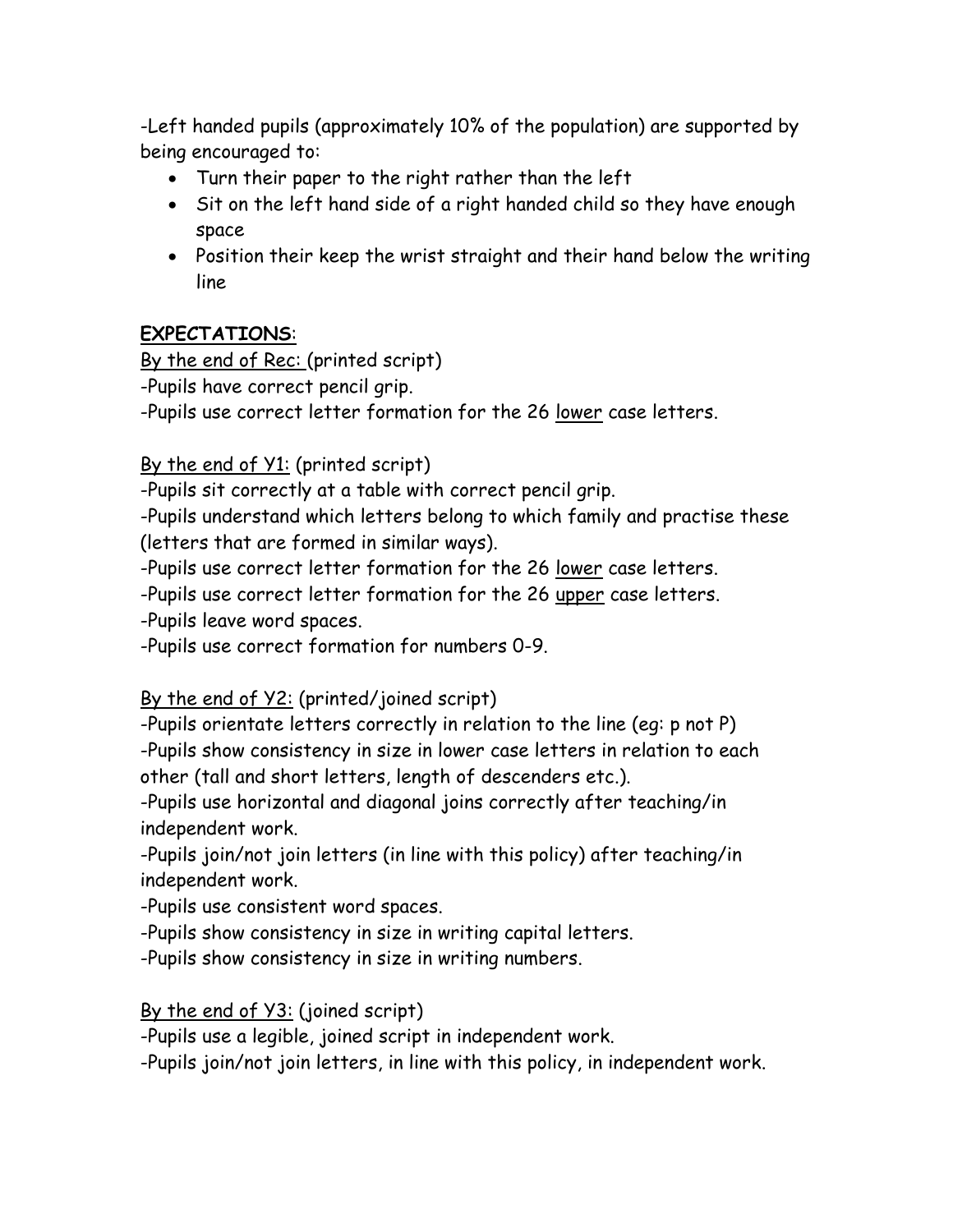By the end of Y4: (joined script)

-Pupils write in a legible and consistent style, with increase speed and style. -Pupils write letters with parallel down strokes.

-Pupils write with appropriate letter/word spacing over lines/paragraphs.

#### By the end of Y5: (joined script)

-Pupils write fluently and legibly with speed and a personal style

### **PRINTING SCRIPT: LETTER FORMATION 'CHANT'**

| Letter                    | Chant                                                                                                            |  |  |  |
|---------------------------|------------------------------------------------------------------------------------------------------------------|--|--|--|
| Curly caterpillar letters |                                                                                                                  |  |  |  |
| $\mathsf{C}$              | Around like a c.                                                                                                 |  |  |  |
| O                         | Around like a c, keep on going                                                                                   |  |  |  |
| a                         | Around like a c, up and down                                                                                     |  |  |  |
| $\boldsymbol{q}$          | Around like a c, up and down, with a kick                                                                        |  |  |  |
| 9                         | Around like a c, up and down, down, tail                                                                         |  |  |  |
| d                         | Around like a c, up, up and down                                                                                 |  |  |  |
| $\mathsf S$               | Around like a c floating                                                                                         |  |  |  |
|                           | One armed robot letters                                                                                          |  |  |  |
| r                         | Down, up and around                                                                                              |  |  |  |
| n                         | Down, up and around                                                                                              |  |  |  |
| m                         | Down, up and around and around                                                                                   |  |  |  |
| p                         | Down, up and around (tummy on the line)                                                                          |  |  |  |
| h                         | (start tall) Down, up and around                                                                                 |  |  |  |
| $\mathsf b$               | (start tall) Down up and around (The top of the bubble should be level<br>with the short letter line.)           |  |  |  |
| k                         | (start tall) Down, up and around (The top of the bubble on the k should<br>ne level with the short letter line.) |  |  |  |
| Ladder letters            |                                                                                                                  |  |  |  |
|                           | (start tall) Down                                                                                                |  |  |  |
| $t *$                     | (start tall) Down                                                                                                |  |  |  |
|                           |                                                                                                                  |  |  |  |
|                           | Down, with a tail                                                                                                |  |  |  |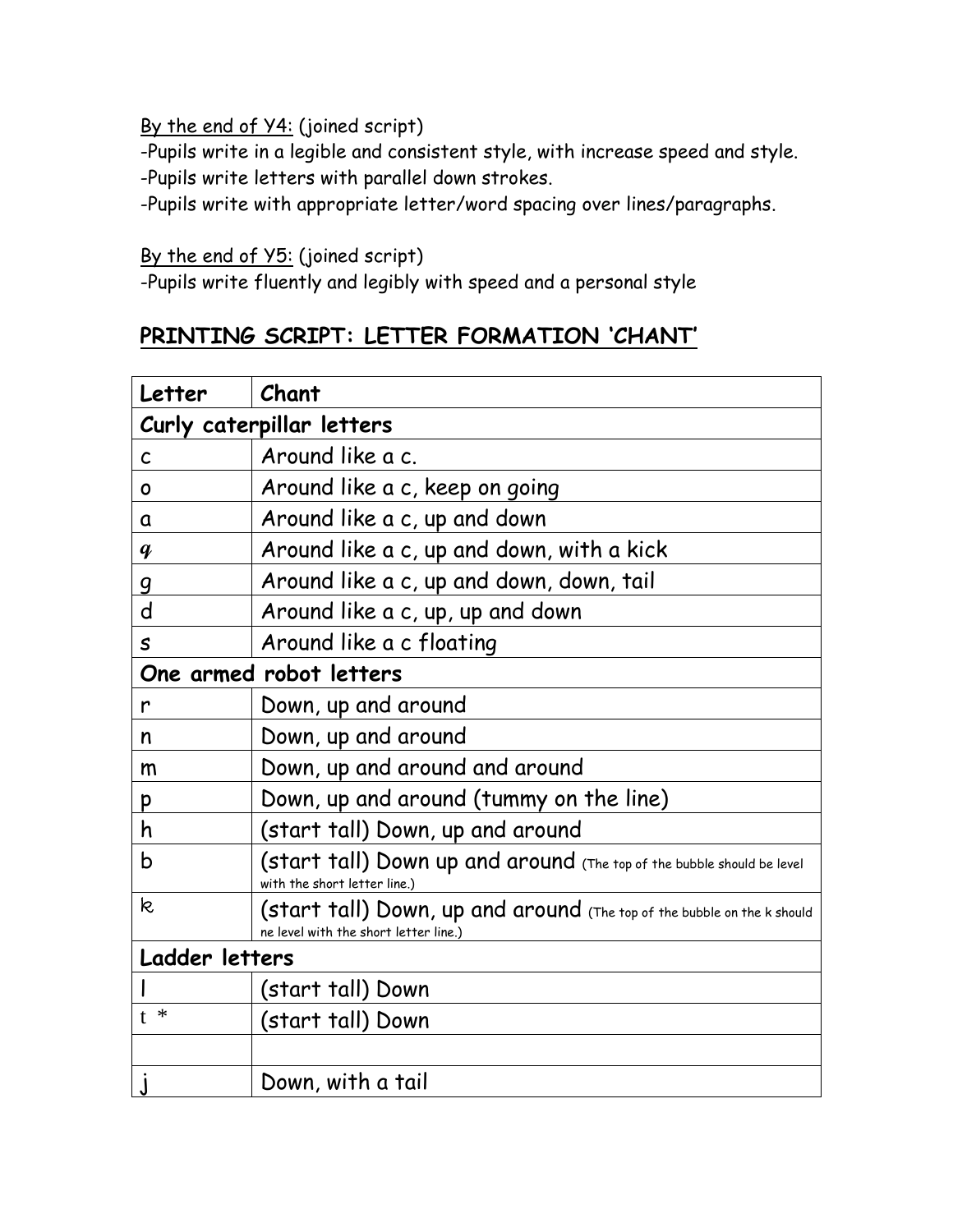|                                                | Down                            |  |  |
|------------------------------------------------|---------------------------------|--|--|
| U                                              | Down and around                 |  |  |
| Y                                              | Down and around, with a tail    |  |  |
| Zig-Zag monster letters                        |                                 |  |  |
| V                                              | $Z$ ig-zag                      |  |  |
| W                                              | Zig-zag, zig-zag                |  |  |
| $\times$                                       | Slash, slash                    |  |  |
| Z                                              | Across, slash, across           |  |  |
| These do not follow one of the letter patterns |                                 |  |  |
| e                                              | Straight across, round like a c |  |  |
| ∗                                              | Curl, down down, with a tail    |  |  |

\* All crosses should be the same height as the short letter line.



### **JOINING SCRIPT: BREAK LETTERS**

Assume all letters are joined into and out of – exceptions are on the table below:

| Letter | No join in/ No join out/ No join in or out |
|--------|--------------------------------------------|
|        | Join in. Join out using cross              |
| l x    | No join in or out                          |
|        | No join in or out                          |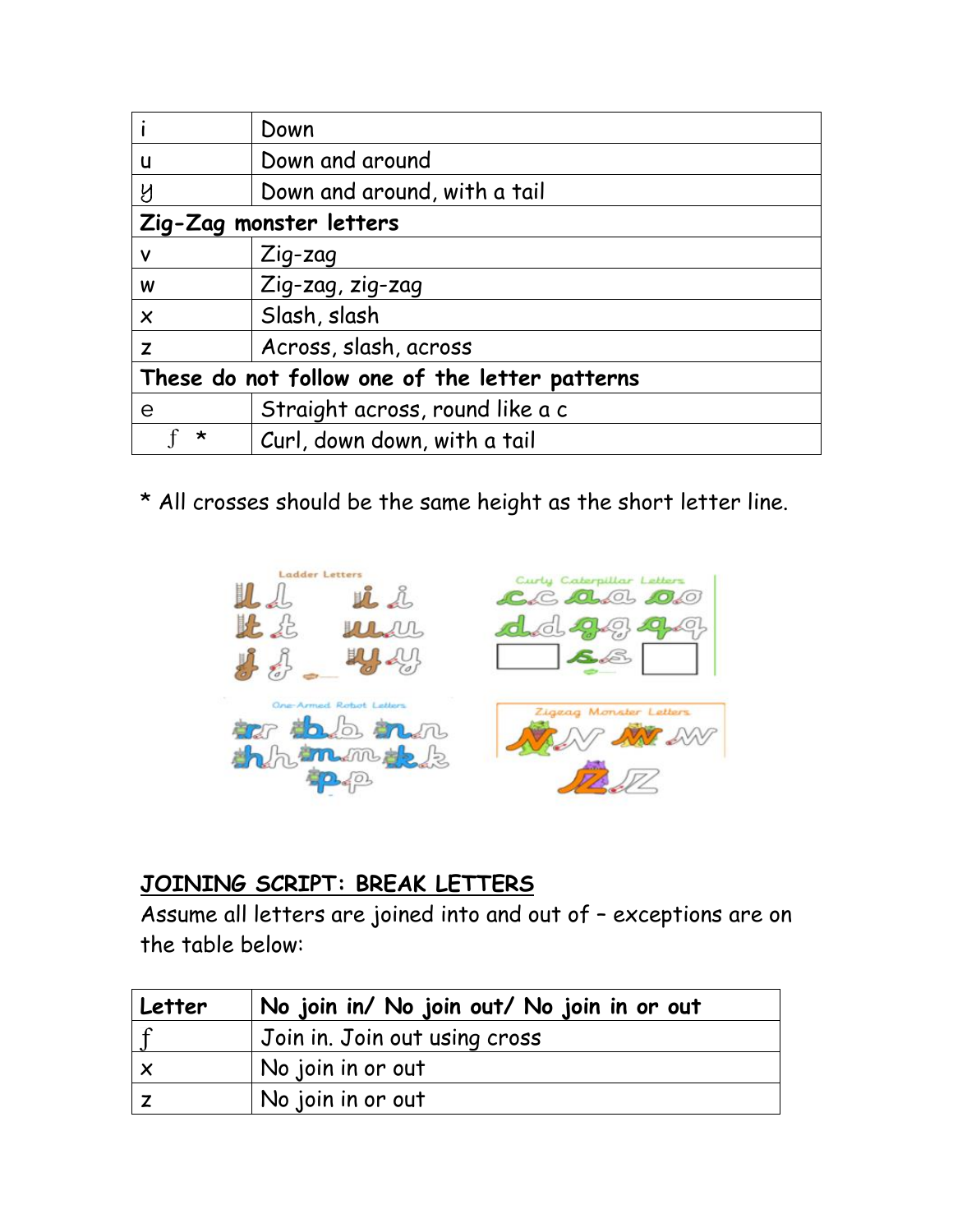## **APPENDIX 1: PRINTING CHART**

abcdefghijkl mnopgrstuvw  $x y z$ 

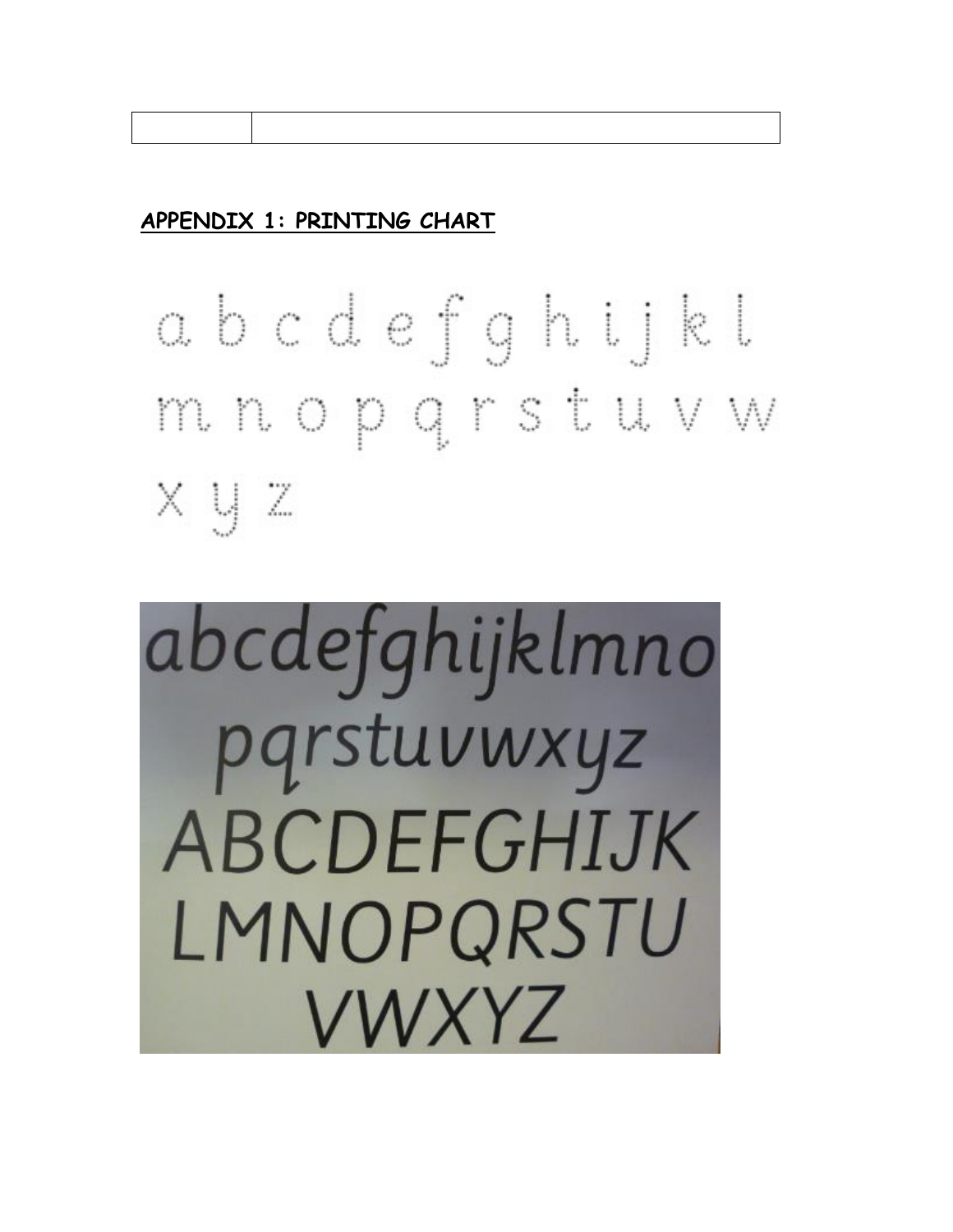#### **Numbers: \_\_\_\_\_\_\_\_\_\_\_\_\_\_\_\_\_\_\_\_\_\_\_\_\_\_\_\_\_\_\_\_\_\_\_\_\_\_\_\_\_**



### **APPENDIX 2: JOINING LETTER FORMATION**

### THE TWO MAIN JOINS

**Horizontal joins** to short letters: EG. ou, oo, ow, wi, wa, vi, vu.

\_\_\_\_\_\_\_\_\_\_\_\_\_\_\_\_\_\_\_\_\_\_\_\_\_\_\_\_\_\_\_\_\_\_\_\_\_\_\_\_\_\_\_\_\_

Horizontal joins to tall letters: EG. ol, o t, ob, oh, o k, wh.

\_\_\_\_\_\_\_\_\_\_\_\_\_\_\_\_\_\_\_\_\_\_\_\_\_\_\_\_\_\_\_\_\_\_\_\_\_\_\_\_\_\_\_\_\_

**Diagonal joins** to short letters: EG. ai, ar, un, ur, ir, li.